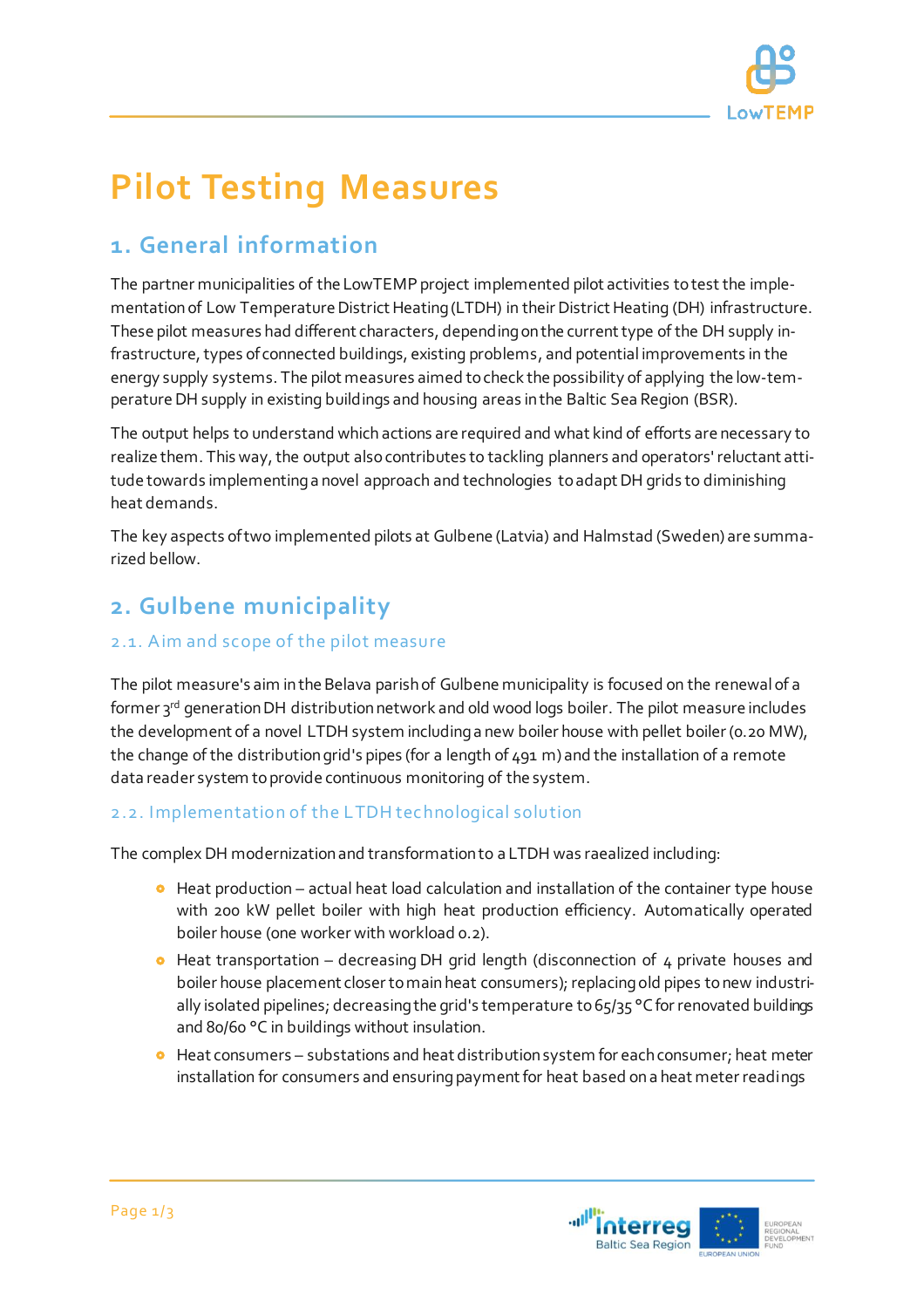

#### 2.3. Benefits

The transformation of Belava DH to LTDH allowed to achieve:

- **•** Heat production efficiency increase at boiler house to 92 %;
- **o** Heat loss decrease at DH grid to 3.8%;
- Used fuel energy decrease from 1 179 MWh to 504 MWh (by 57.3 %);
- Electricity consumption decrease to 10.1 kWh/MWh (was 20-25 kWh/MWh);
- Heat tariff decrease from 87.50 €/MWh to 69.07 €/MWh (by 21.1 %);
- Reduction of CO2 and other gaseous emission pollution;

# **3. Halmstad municipality**

### 3.1. Aim and scope of the pilot measure

The pilot measure aims to build a LTDH grid in a completely new residential area in Halmstad. The main goals of the pilot measure are

- testingand comparisonadvantages/disadvantages with the three-pipe system in terms of energy efficiency, construction. The fourth Generation District hearing with 3 pipes (4GDH-3P) is a 3-pipe system that is energy efficient and allows lower water temperatures.
- handle the challenge of designing and dimensioning of the grid for the three-pipe system.

#### 3.2. Implementation of the LTDH technological solution

Ranagård in Halmstad is divided in three areas. Area 1 will be supplied with 4<sup>th</sup> generation district heating, LTDH with 3 pipes (addressed as 4GDH-3P). Area 2 will be supplied with conventional low temperature district heating with 2 pipes (addressed as LTDH). These two areas have one downshift station. Area 3 is designed just as area 2 but with a separate downshift station. The project has produced drawings and dimensioning of both grid and downshift stations. The idea is that those who are interested in implementing a LTDH network in an existing high-temperature network can use this work and the gained experiences.

#### 3.3. Benefits

A network allows energy to flow in and out depending on needs and design. This concept provides the concept to have losses as small as possible. With three pipe systems, energy losses are reduced. With low-temperature water, the network can both deliver and more easily receive surplus heat. The return temperature can be lowered, which makes the incineration plants more efficient. A more efficient incineration plant saves energy and reduces emissions. All in all, this creates a better environment but also a basis for more flexible business models. Even if the grids are static, the use and way of doing business with energy can become flexible and thereby be adapted to different customers and their changing needs.